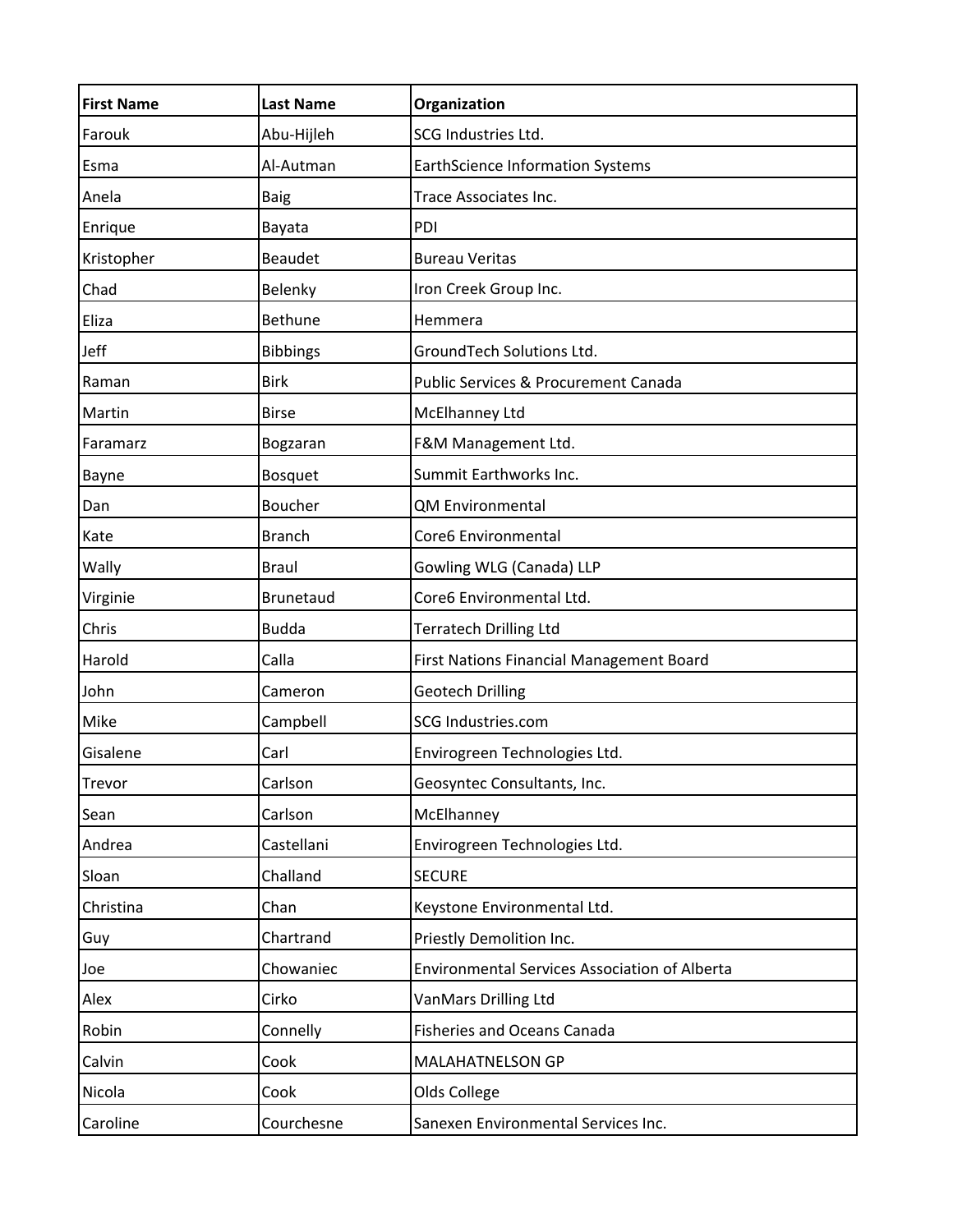| Sarah         | Cousley     | Summit Earthworks Inc.                              |
|---------------|-------------|-----------------------------------------------------|
| Pete          | Craig       | QM Environmental                                    |
| Megan         | Davidson    | Envirogreen Technologies Ltd.                       |
| Paul          | Dawson      | Envirochem Services Inc.                            |
| Guy           | De Lorenzo  | Summit Earthworks Inc.                              |
| Alan          | De Luna     | QM Environmental                                    |
| Sven          | Dean        | GroundTech Solutions Ltd.                           |
| <b>Travis</b> | Deeter      | Thurber Engineering                                 |
| Ronni         | Deol        | FortisBC                                            |
| Joshua        | <b>Dias</b> | <b>Bureau Veritas</b>                               |
| Luke          | Dineley     | Borden Ladner Gervais LLP                           |
| Eric          | Distefano   | <b>SECURE</b>                                       |
| Karey         | Dow         | Legacy Environmental Ltd.                           |
| Yurij         | Duda        | Storm Guard Water Treatment Inc.                    |
| Alex          | Dumitrescu  | <b>Rice Earth Sciences</b>                          |
| Lana          | Eagle       | Consultant                                          |
| Matt          | Edgar       | <b>BC Oil &amp; Gas Commission</b>                  |
| Mark          | Edwards     | SNC-Lavalin                                         |
| Jordan        | Ernst       | Ernco Environmental                                 |
| Mike          | Farnsworth  | Keystone Environmental                              |
| Lisa          | Ferenc      | Guest/Staff                                         |
| Danial        | Fisher      | <b>ECO Canada</b>                                   |
| Evan          | Foley       | Nucor Environmental Solutions Ltd.                  |
| Brayden       | Ford        | <b>ERIS Environmental Risk Information Services</b> |
| Guy           | Fournier    | Summit Earthworks Inc.                              |
| James         | Fox         | Matcon                                              |
| Ashleigh      | Fraser      | Summit Earthworks Inc.                              |
| Kevin         | French      | <b>Vertex Environmental</b>                         |
| Dale          | Fulton      | Summit Earthworks Inc.                              |
| Ben           | Galbraith   | <b>Insitu Remediation Services Ltd</b>              |
| Francis       | Galbraith   | SNC-Lavalin Inc.                                    |
| Tyler         | Garden      | McElhanney Ltd.                                     |
| Paul          | Gardner     | <b>Tetra Tech</b>                                   |
| Valerie       | Geldart     | <b>Bureau Veritas Laboratories</b>                  |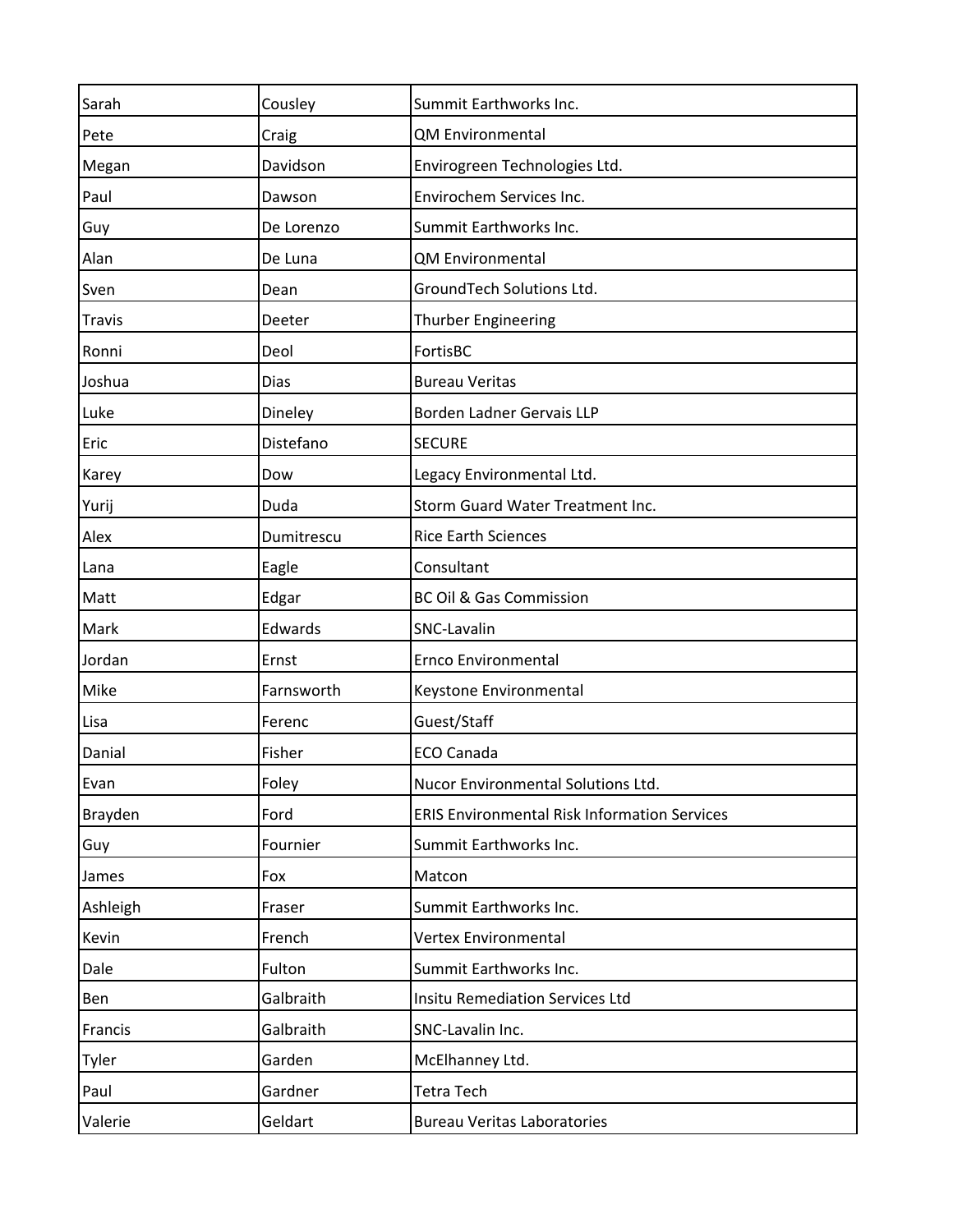| Michelle     | Gerard     | Environment & Climate Change Canada                 |
|--------------|------------|-----------------------------------------------------|
| Kerri        | Gilders    | Keyera                                              |
| Chris        | Gill       | Stantec Consulting Ltd.                             |
| Nia          | Gobin      | Envirogreen Technologies Ltd.                       |
| Jake         | Gossen     | Langan International LLC                            |
| Marriah      | Grey       | <b>Bureau Veritas Laboratories</b>                  |
| Gordon       | Guest      | <b>Geo Tactical Remediation Ltd</b>                 |
| kelly        | Gurski     | <b>DND</b>                                          |
| Nadia        | Haider     | Conuma Resources                                    |
| Tamara       | Hamilton   | Fisheries & Oceans Canada                           |
| Josh         | Handysides | <b>MALAHATNELSON GP</b>                             |
| <b>Myles</b> | Hargrove   | Summit Earthworks Inc.                              |
| <b>Brad</b>  | Harrold    | Gwaii Engineering Ltd.                              |
| Chantal      | Hebert     | Keynote Speaker                                     |
| Michelle     | Heffernan  | Trace Associates Inc.                               |
| John         | Hibbard    | <b>SECURE</b>                                       |
| Richard      | Hiron      | <b>Rice Earth Sciences</b>                          |
| Emma         | Hobbs      | Gowling WLG (Canada) LLP                            |
| Leane        | Holloway   | Core6 Environmental                                 |
| Ross         | Holmes     | VanMars Drilling Ltd                                |
| Bjorn        | Hope       | Pacific Rim Laboratories                            |
| Marion       | Houlbrook  | <b>Associated Environmental</b>                     |
| Tom          | Hudson     | Core6 Environmental Ltd.                            |
| Jacob        | Hupman     | <b>National Defence</b>                             |
| David        | Illing     | <b>RioT Technology Corp</b>                         |
| David        | Isopo      | Envirogreen Technologies Ltd.                       |
| Tara         | Jackle     | <b>Flint Energy</b>                                 |
| Kevin        | Jardine    | Ministry of Environment and Climate Change Strategy |
| Jasmeen      | Jatana     | <b>ALS</b>                                          |
| Shane        | Jensen     | New Quest Coaching & Consulting                     |
| Ekai         | Jorgenson  | Sequoia Environmental Remediation                   |
| Manny        | Jules      | <b>First Nations Tax Commission</b>                 |
| <b>Nures</b> | Kara       | Schnitzer Steel Canada Ltd.                         |
| Susannah     | Kennedy    | <b>CARO Analytical Services</b>                     |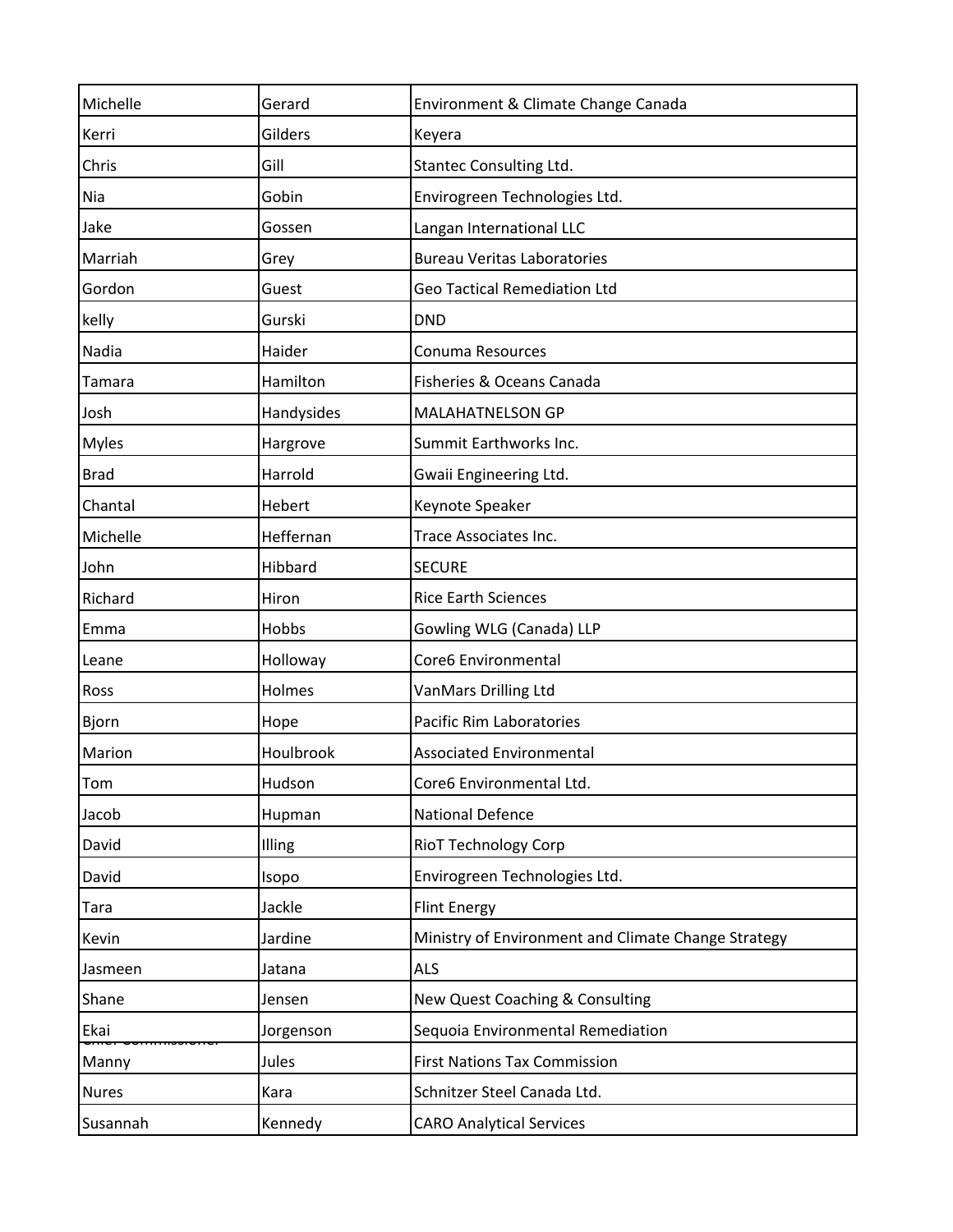| David        | Kettlewell     | SNC-Lavalin Inc.                                    |
|--------------|----------------|-----------------------------------------------------|
| Stehanie     | Khokhar        | Public Services & Procurement Canada                |
| Kal          | Kingra         | Whiterock Ventures Inc.                             |
| Doug         | Kroeker        | <b>Defence Construction Canada</b>                  |
| Venessa      | Kumpula        | <b>Clean Harbors</b>                                |
| Terry        | Kunyk          | <b>Rice Resource Technologies</b>                   |
| Mike         | Kunyk          | Rice Resource Technologies                          |
| Jeff         | Lainsbury      | <b>Associated Environmental</b>                     |
| Vijay        | Lanji          | Envirogreen Technologies Ltd.                       |
| Mario        | Leathead       | Sanexen Environmental Services Inc.                 |
| Kristie      | Lee            | Priestly Demolition Inc.                            |
| Jesse        | Lightman       | Mud Bay Drilling (2015) Ltd.                        |
| Rebecca      | Littke         | <b>AGAT Laboratories</b>                            |
| Andy         | Lombardi       | Continental Carbon Group Inc.                       |
| Zina         | Lombardi       | Continental Carbon Group Inc.                       |
| Michael      | Lupart         | Trace Associates Inc.                               |
| Matthew      | MacLennan      | <b>Pacific Rim Laboratories</b>                     |
| James        | Mair           | Stantec                                             |
| <b>Brent</b> | Makelki        | <b>ALS Environmental</b>                            |
| Racheal      | Mani           | GFL Environmental Inc.                              |
| Taylor       | Maxwell        | <b>CARO Analytical Services</b>                     |
| Stephen      | McAllister     | <b>Terratech Drilling Ltd</b>                       |
| Brenden      | McBain         | Vancouver Airport Authority                         |
| Alan         | McCarthy       | <b>SECURE</b>                                       |
| Chris        | McCue          | <b>McCue Engineering Contractors</b>                |
| Cameron      | McCulloch      | Fisheries & Oceans Canada                           |
| Mandy        | McDougall      | <b>Dillon Consulting</b>                            |
| Cameron      | McLean         | Clean Harbors Canada, Inc.                          |
| Paddy        | <b>McManus</b> | <b>Fisheries and Oceans Canada</b>                  |
| Michael      | McQuarrie      | Waste Management                                    |
| David        | Meikle         | Milestone Environmental Contracting Inc.            |
| Gordon       | Mohs           | Summit Earthworks Inc.                              |
| Ken          | Moscovitz      | <b>ERIS Environmental Risk Information Services</b> |
| Sanj         | Mudaliar       | <b>Brenntag Canada</b>                              |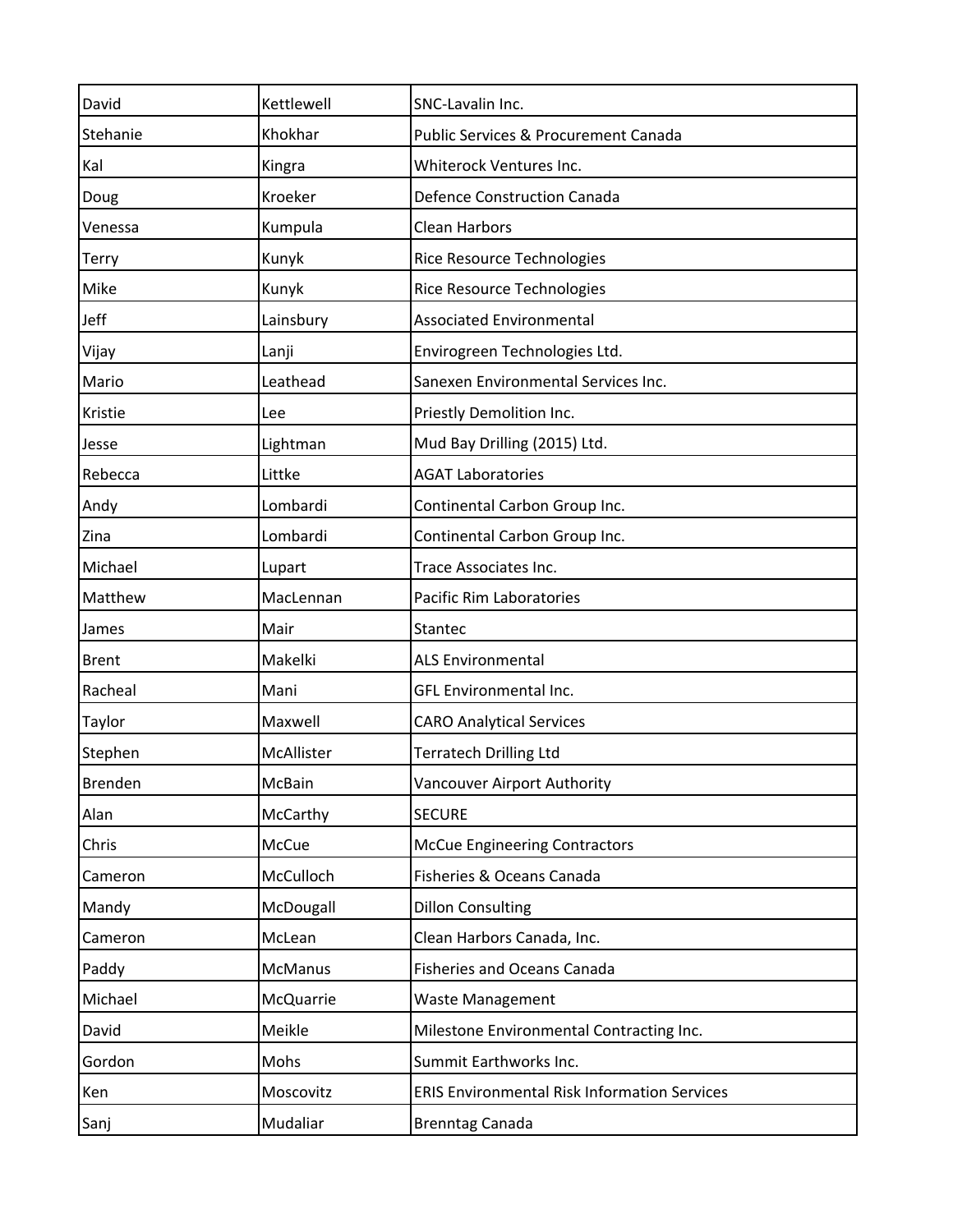| Keith        | Munsey       | <b>REGENESIS</b>                         |
|--------------|--------------|------------------------------------------|
| Haysem       | Naboulsi     | Nelson Environmental Remediation Ltd.    |
| Elmira       | Nazar        | Fisheries & Oceans Canada                |
| Darryl       | Nelson       | Nelson Environmental Remediation Ltd.    |
| Matt         | Nikkinen     | QM Environmental                         |
| Kevin        | Nilsen       | <b>ECO Canada</b>                        |
| Martin       | O'Connor     | <b>GFL Environmental Inc</b>             |
| Katie        | Oliver       | <b>KBL Environmental</b>                 |
| <b>Brent</b> | Olson        | Keystone Environmental                   |
| Jake         | Ongman       | <b>Geotech Drilling</b>                  |
| Yetty        | Oresanya     | <b>Element Materials Technology</b>      |
| Dave         | Osguthorpe   | Public Services & Procurement Canada     |
| Leah         | Palmer       | <b>DND</b>                               |
| Michael      | Parker       | Clean Harbors Canada, Inc.               |
| James        | Parkinson    | Mud Bay Drilling (2015) Ltd.             |
| Lora         | Paul         | Thurber Engineering                      |
| Ginger       | Pecson-Naron | <b>Element Materials Technology</b>      |
| Kevin        | Pendreigh    | <b>SLR Consulting</b>                    |
| Lawrence     | Pinter       | PINTER & Associates Ltd.                 |
| Stephen      | Pinto        | ECC                                      |
| Jon          | Piper        | <b>Terratech Drilling Ltd</b>            |
| Jason        | Pocza        | <b>SUBLATUS Inc.</b>                     |
| Scott        | Pretty       | <b>Omega Environmental Drilling</b>      |
| Cameron      | Prichard     | GFL Environmental Inc.                   |
| Eric         | Pringle      | Milestone Environmental Contracting Inc. |
| Danny        | Procter      | <b>Geo Tactical Remediation Ltd</b>      |
| Oskar        | Pula         | <b>TRIUM Environmental Inc.</b>          |
| Michael      | Rae          | QM Environmental                         |
| Melissa      | Rektor       | <b>Triton Environmental Consultants</b>  |
| Name         | Required     | <b>SECURE</b>                            |
| Mike         | Reston       | <b>Stormtec Filtration Inc</b>           |
| Ryan         | Riess        | PINTER & Associates Ltd.                 |
| Kristen      | Ritchot      | Public Services & Procurement Canada     |
| Quinn        | Rochon       | <b>Gowling WLG</b>                       |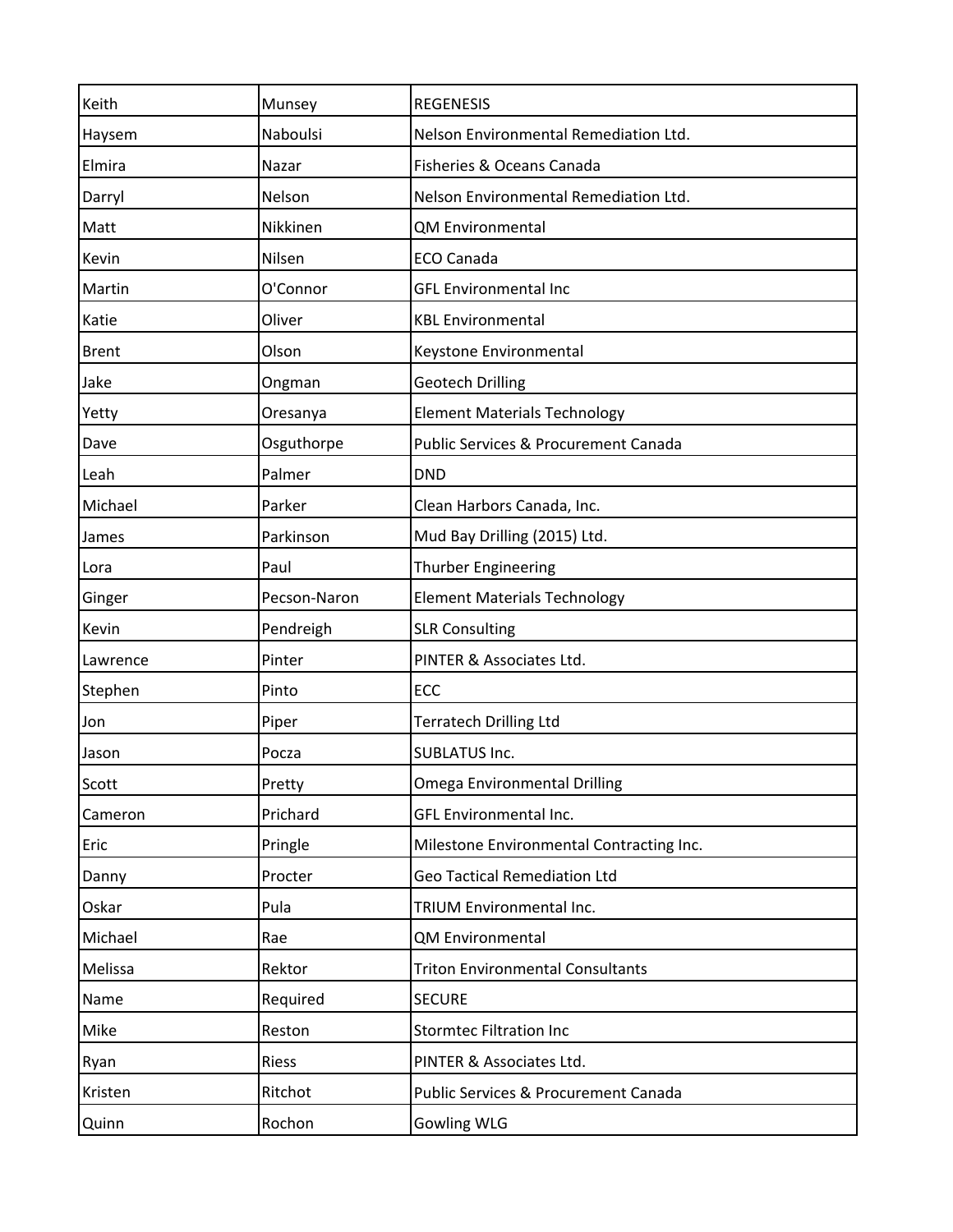| Amber        | Roselle    | <b>Element Materials Technology</b>     |
|--------------|------------|-----------------------------------------|
| <b>Brian</b> | Ross       | Schnitzer Steel Canada Ltd.             |
| Joseph       | Salazar    | GeoScan Subsurface Surveys              |
| Warren       | Sandes     | Aqua-Solve Services Inc.                |
| Jeff         | Schaeffers | Mud Bay Drilling                        |
| Andrew       | Schmidt    | Summit Earthworks Inc.                  |
| Alex         | Seyforth   | <b>SECURE</b>                           |
| Tanya        | Shanoff    | Stantec Consulting Ltd.                 |
| Bryan        | Shaw       | <b>CARO Analytical Services</b>         |
| Tim          | Smiley     | Aqua-Solve Services Inc.                |
| Lynda        | Smithard   | <b>McCue Engineering Contractors</b>    |
| Angie        | Solyom     | <b>Defence Construction Canada</b>      |
| George       | Spakowski  | Trium Environmental inc.                |
| Danielle     | Spence     | <b>Registration Staff</b>               |
| Robert       | Stacey     | <b>QM Environmental</b>                 |
| Maya         | Stano      | Gowling WLG (Canada) LLP                |
| Michael      | Sumal      | Clean Harbors Canada, Inc.              |
| Luba         | Svorinic   | <b>CARO Analytical Services</b>         |
| Gabrielle    | Swann      | <b>Gwaii Engineering</b>                |
| Nishant      | Tailor     | Summit Earthworks Inc.                  |
| Jasmin       | TamDoo     | Stormtec                                |
| Robert       | Taylor     | <b>Ensero Solutions</b>                 |
| <b>Brock</b> | Taylor     | QM Environmental                        |
| Eric         | Termuende  | Keynote Speaker                         |
| Andrew       | Thalheimer | <b>Dillon Consulting Limited</b>        |
| <b>Bruno</b> | Thielmann  | Redefine Development Co.                |
| Stacy        | Thygesen   | JSK Consulting/ESAA                     |
| Jaime        | Tkachuk    | <b>CARO Analytical Services</b>         |
| Nicholas     | Tollefson  | Gowling WLG (Canada) LLP                |
| Korene       | Torney     | <b>SLR Consulting</b>                   |
| Karen        | Tu         | <b>Waste Management</b>                 |
| <b>Nick</b>  | Tumney     | <b>EarthScience Information Systems</b> |
| Bobby        | Tura       | <b>Omega Environmental Drilling</b>     |
| Michelle     | Uyeda      | GHD Ltd.                                |